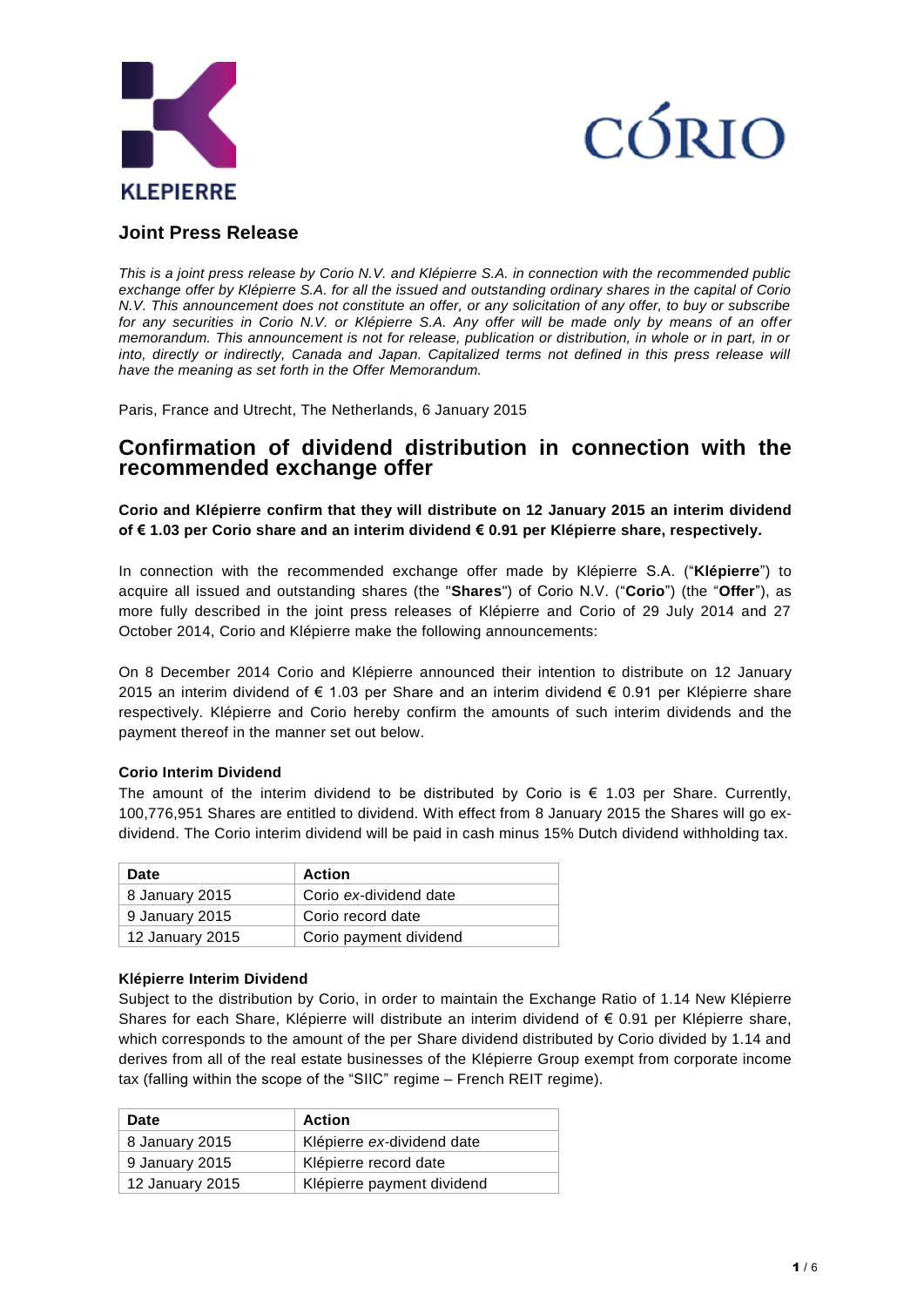All Klépierre shares, including the New Klépierre Shares received in the context of the Offer, and as the case may be, the proposed cross-border merger between Corio and Klépierre (the **Merger**), will be entitled to the remainder of the dividend to be paid by Klépierre for the fiscal year 2014 following the Klépierre annual shareholders' meeting to be held in 2015.

# *Further information*

#### *Further distributions*

To the extent required for Corio to comply with its obligations under the FBI regime, additional distribution post Settlement may be necessary prior to the Merger. In that event and on the same day, Klépierre will also distribute an amount per share equal to the one paid by Corio divided by 1.14.

#### *Acceptance Period*

Holders of Shares have the opportunity until 8 January 2015 17:40 hours CET to tender their Shares under the Offer, unless the Acceptance Period for the Offer is extended.

#### *Merger and Withdrawal Right*

On 8 December 2014, the general meeting of Corio (the "**Corio EGM**") adopted the proposal to enter into the Merger. Any Shareholder that voted against the Merger at the Corio EGM has the statutory right to elect not to become a shareholder of Klépierre (the **Withdrawal Right**) and file a request for compensation with Corio (the "**Withdrawal Application**") in accordance with article 2:333h paragraph 1 of the Dutch Civil Code (DCC) (such Shareholder being a **Withdrawing Shareholder**) within one month after the Corio EGM (starting on the day after the Corio EGM, the "**Withdrawal Period**"). Upon the Merger becoming effective, the Withdrawing Shareholder will not receive Klépierre shares. Instead, the Withdrawing Shareholder will receive a compensation in cash (the **Cash Compensation**) for the Shares for which he duly exercised his Withdrawal Right.

The Withdrawal Period started on 9 December 2014 and will end on 8 January 2015, 24.00 hrs.

The Withdrawal Application Form can be found on Corio's website [www.corio-eu.com](http://www.corio-eu.com/) and is available free of charge at the offices of Corio and the Exchange Agent. Shareholders who voted against the Merger must consider separately whether to exercise their Withdrawal Right as well. The conditions for exercising the Withdrawal Right are set out in paragraph 9 and annex N to the Merger Proposal. An election to use the Withdrawal Right will restrict a Shareholder's ability to trade his Shares on the stock exchange. The Cash Compensation will in principle be subject to 15% Dutch dividend withholding tax, if and to the extent the Cash Compensation exceeds the average capital per Share as determined under Dutch dividend tax principles, which will be borne by the Withdrawing Shareholder.

Electronic copies of the Offer Memorandum, the Position Statement, the Prospectus, Document E and the Merger Proposal are available on Klépierre's website [\(www.klepierre.com\)](http://www.klepierre.com/). Electronic copies of the Offer Memorandum, the Position Statement, the Prospectus, Document E and the Merger Proposal are available on Corio's website [\(www.corio-eu.com\)](http://www.corio-eu.com/). Electronic copies of the Prospectus and Document E are also available on the AMF's website [\(www.amf-france.org\)](http://www.amf-france.org/). Copies of the Offer Memorandum, the Prospectus and the Document E are also available free of charge at the head offices of Klépierre and the Exchange Agent, at the addresses mentioned below. The websites of Klépierre and Corio do not constitute a part of, and are not incorporated by reference into, the Offer Memorandum, the Position Statement, the Prospectus or the Merger Proposal.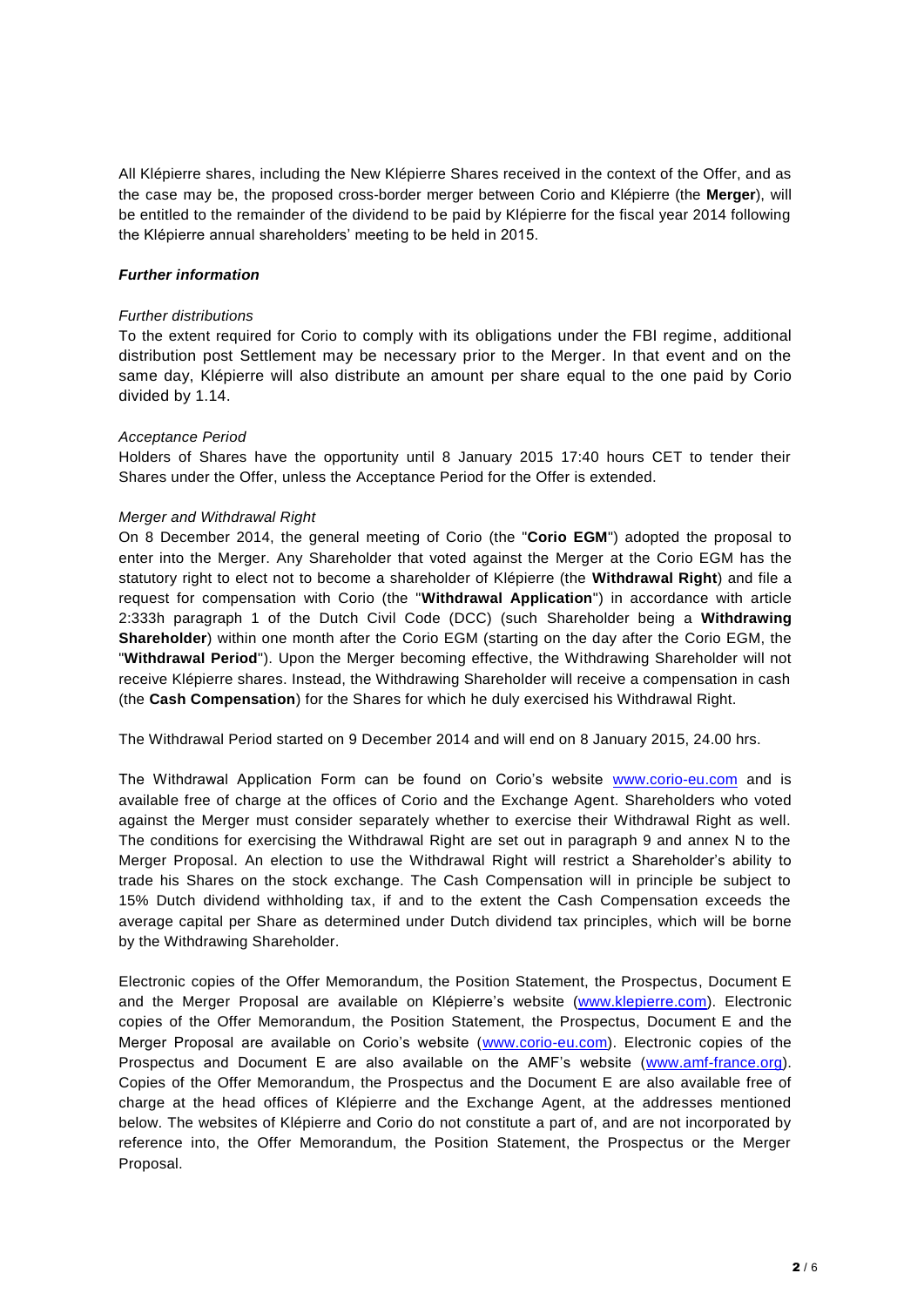#### **Exchange Agent**

ABN AMRO Bank N.V. Gustav Mahlerlaan 10 1000 EA Amsterdam The Netherlands

# **Klépierre**

Klépierre S.A. 26 boulevard des Capucines 75009 Paris France

### **Corio**

Corio N.V. Hoog Catharijne Van Duvenborch Building Stationsplein 97 3503 RE Utrecht The Netherlands

### *Restrictions*

The Offer is being made in the Netherlands with due observance of the statements, conditions and restrictions included in the Offer Memorandum. Klépierre reserves the right to accept any tender under the Offer, which is made by or on behalf of a Shareholder, even if it has not been made in the manner set out in this Offer Memorandum.

The distribution of the Offer Memorandum and/or the making of the Offer in jurisdictions other than the Netherlands may be restricted or prohibited by law. The Offer is not being made, and the Shares will not be accepted for purchase from any Shareholder, in any jurisdiction in which the making of the Offer or acceptance thereof would not be in compliance with the securities or other laws or regulations of such jurisdiction or would require any registration, approval or filing with any regulatory authority not expressly contemplated by the terms of the Offer Memorandum. Persons obtaining the Offer Memorandum are required to take due note and observe all such restrictions and obtain any necessary authorizations, approvals or consents (to the extent applicable). Outside of the Netherlands, no actions have been or will be taken to make the Offer possible in any jurisdiction where such actions would be required. In addition, the Offer Memorandum has not been filed with or recognized by the authorities of any jurisdiction other than the Netherlands. Neither Klépierre, nor Corio, nor any of their advisors accept any liability for any violation by any person of any such restriction. Any person (including, without limitation, custodians, nominees and trustees) who forwards or intends to forward the Offer Memorandum or any related document to any jurisdiction outside the Netherlands should carefully read Section 2 (Restrictions) and Section 3 (Important information) of the Offer Memorandum before taking any action. The release, publication or distribution of the Offer Memorandum and any documentation regarding the Offer or the making of the Offer in jurisdictions other than the Netherlands may be restricted by law and therefore persons into whose possession the Offer Memorandum comes should inform themselves about and observe such restrictions. Any failure to comply with any such restriction may constitute a violation of the law of any such jurisdiction.

#### *United States of America*

The Transactions will result in the acquisition of securities of a Dutch company and are subject to Dutch disclosure requirements, which differ from those of the United States. The financial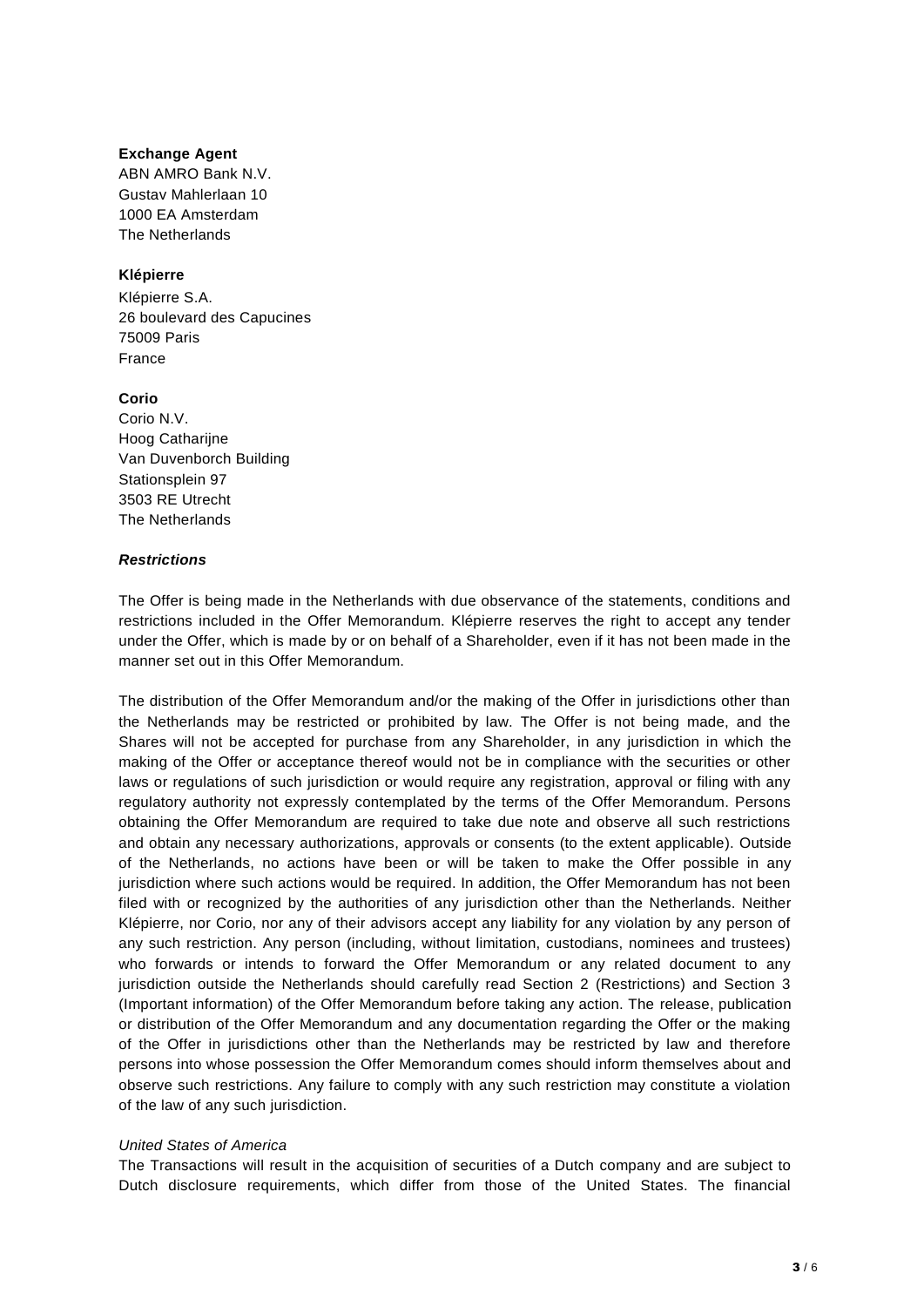information included or referred to herein has been prepared in accordance with non-U.S. accounting standards and, accordingly, may not be comparable to financial information of U.S. companies or companies whose financial statements are prepared in accordance with generally accepted accounting principles in the United States.

The Offer will be made in the United States pursuant an exemption from the U.S. tender offer rules provided by Rule 14d-1(c) under the U.S. Securities Exchange Act of 1934, as amended (the "U.S. Securities Exchange Act"), and the issuance of Shares in the Transactions will be pursuant to an exemption from registration provided by Rule 802 under the U.S. Securities Act of 1933, as amended (the "U.S. Securities Act"), and the Transactions will otherwise be made in accordance with the applicable regulatory requirements in the Netherlands. Accordingly, the Offer will be subject to disclosure and other procedural requirements, including with respect to withdrawal rights, offer timetable, settlement procedures and timing of payments that are different from those applicable under U.S. domestic tender offer procedures and law.

It may be difficult for U.S. holders of Shares to enforce their rights and any claims arising under the U.S. federal securities laws, since Klépierre and Corio are located in a country other than the United States, and some or all of their officers and directors may be residents of a country other than the United States. U.S. holders of Shares may not be able to sue a non-U.S. company or its officers or directors in a non-U.S. court for violations of the U.S. securities laws. Further, it may be difficult to compel a non-U.S. company and its affiliates to subject themselves to a U.S. court's judgment.

In accordance with standard Dutch practice and pursuant to Rule 14e-5(b) of the U.S. Securities Exchange Act, Klépierre or its nominees, or its brokers (acting as agents), or affiliates of Klépierre's financial advisors, may from time to time make certain purchases of, or arrangements to purchase, Shares outside of the United States, other than pursuant to the Offer, before or during the period in which the Offer remains open for acceptance. These purchases may occur either in the open market at prevailing prices or in private transactions at negotiated prices. Information about such purchases will be announced by press release in accordance with Article 13 of the Decree and posted on the website of Klépierre at [\(www.klepierre.com\)](http://www.klepierre.com/).

The Shares have not been registered in, and will not be registered with any securities regulatory authority of, any state or other jurisdiction of the United States, including the District of Columbia, Puerto Rico and Guam. Accordingly, any Shareholder in any jurisdiction of the United States may tender Shares under the Offer only if such Shareholder qualifies as an exempt investor meeting the applicable definition as set out in Section 21 of the Offer Memorandum (Exempt investors in U.S. Jurisdictions).

#### *Canada and Japan*

The Offer and any solicitation in respect thereof is not being made, and will not be made, directly or indirectly, in or into Canada or Japan, or by use of the mails, or by any means or instrumentality of interstate or foreign commerce, or any facilities of a national securities exchange, of Canada or Japan. This includes, but is not limited to, post, facsimile transmission or any other electronic form of transmission and telephone. Accordingly, copies of the Offer Memorandum and any related press announcements, acceptance forms and other documents are not being sent and must not be mailed or otherwise distributed or sent in, into or from Canada or Japan or, in their capacities as such, to custodians, nominees or trustees holding Shares for persons residing in Canada or Japan. Persons receiving the Offer Memorandum and/or such other documents must not distribute or send them in, into or from Canada or Japan, or use such mails or any such means, instrumentality or facilities for any purpose in connection with the Offer; so doing will invalidate any purported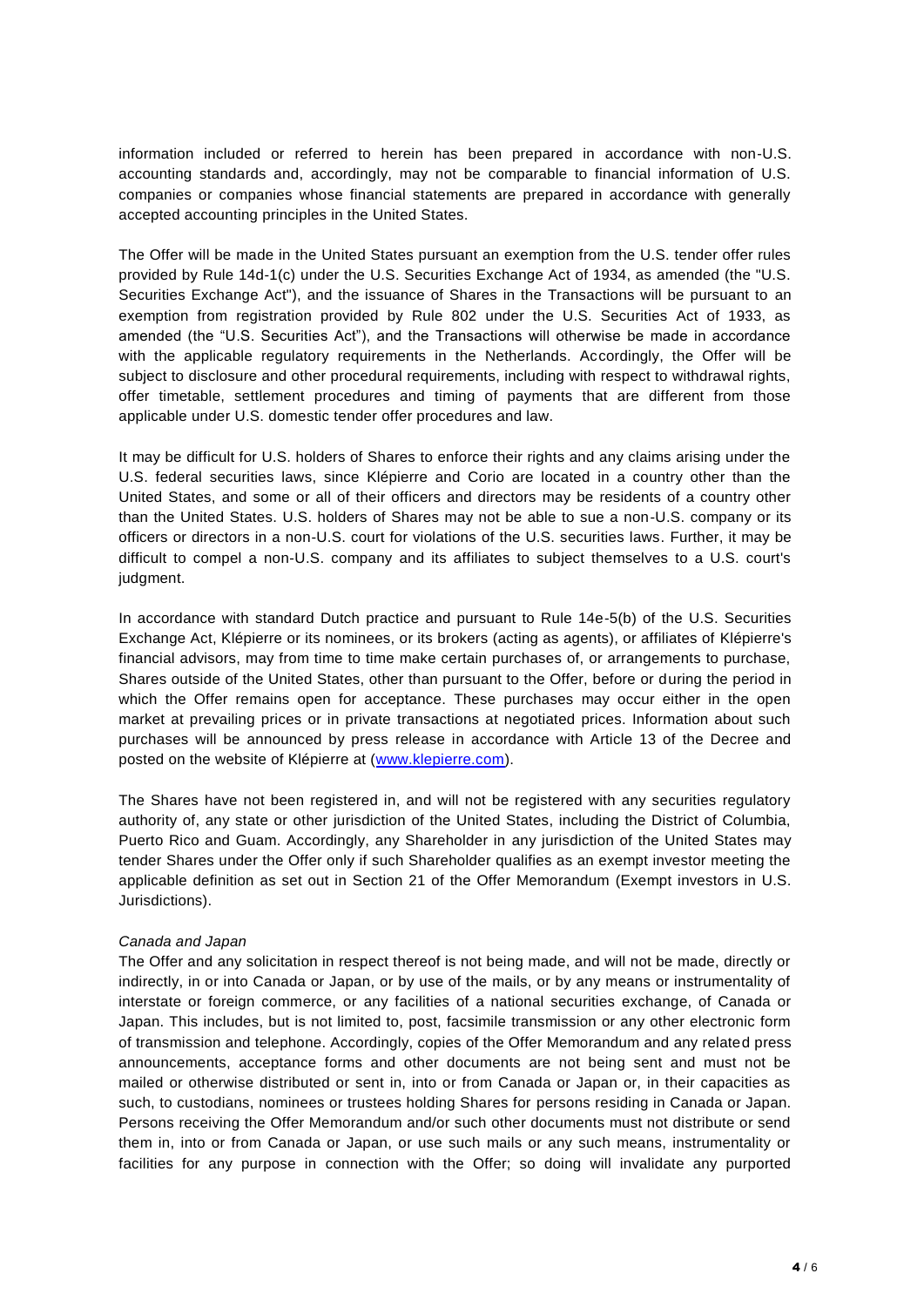acceptance of the Offer. Klépierre will not accept any tender by any such use, means, instrumentality or facility from within Canada or Japan.

Tender and transfer of Shares constitute a representation and warranty that the person tendering the Shares (i) has not received or sent copies of the Offer Memorandum or any related documents in, into or from Canada or Japan and (ii) has not otherwise utilized in connection with the Offer, directly or indirectly, the mails or any means or instrumentality including, without limitation, facsimile transmission and telephone of interstate or foreign commerce, or any facility of a national securities exchange of, Canada or Japan. Klépierre reserves the right to refuse to accept any purported acceptance that does not comply with the foregoing restrictions, and any such purported acceptance will be null, void and without effect.

#### *Forward-looking statements*

This announcement includes forward-looking statements. Forward-looking statements involve known or unknown risks and uncertainties because they relate to events and depend on circumstances that all occur in the future. These statements are based on the current expectations of Klépierre and Corio and are naturally subject to uncertainty, changes and circumstances. Forward-looking statements include, without limitation, statements typically containing words such as "intends", "expects", anticipates", "targets", "estimates" and words of similar impact.

#### **ABOUT KLÉPIERRE**

*A leading shopping center property company in Europe, Klépierre combines development, rental, property, and asset management skills. Its portfolio is valued at 14.0 billion euros on 30 June 2014 and essentially comprises large shopping centers in 13 countries of Continental Europe. Klépierre holds a controlling stake in Steen & Strøm (56.1%), Scandinavia's number one shopping center owner and manager.*

*Klépierre's largest shareholders are Simon Property Group (28.9%), world leader in the shopping center industry, and BNP Paribas (21.3%). Klépierre is a French REIT (SIIC) listed on Euronext ParisTM and is included in the SBF 80, the EPRA Euro Zone, and the GPR 250 indexes. Klépierre is also included in several ethical indexes – DJSI World and Europe, FTSE4Good, STOXX® Global ESG Leaders, Euronext Vigeo France 20 and Eurozone 120 – and is a member of both Ethibel Excellence and Ethibel Pioneer investment registers. These distinctions mark the Group's commitment to a voluntary sustainable development policy.*

#### **ABOUT CORIO**

*Corio is a leading pan-European retail property company, specializing in the selection, development, redevelopment, and management of shopping centers. Corio currently has operations in seven countries: Italy, the Netherlands, France, Germany, Spain, Portugal, and Turkey. The portfolio consists of 57 shopping centers, offering space to more than 5,000 retailers to operate their businesses and hosting around 400 million visitors across the portfolio. Corio's headquarters are in Utrecht, Netherlands.*

*The strategy of Corio is to create Favourite Meeting Places, as the success of a shopping center originates from the number of visitors we can attract: sustainable centers where people like to meet, spend time and shop; places they want to return to.* 

*The company's shares are traded on Euronext NYSE in Amsterdam. Under Dutch law, Corio is a closed-end fiscal investment institution (FBI). It has SIIC status in France. Since March 2008, Corio has been included in the AEX, the Dutch blue-chip index of 25 leading shares, as well as in EPRA, GPR, STOXX Europe 600, EURO STOXX, FTSE4 Good, DJSI and World, ASPI, Euronext Vigeo 120, and ECPI.*